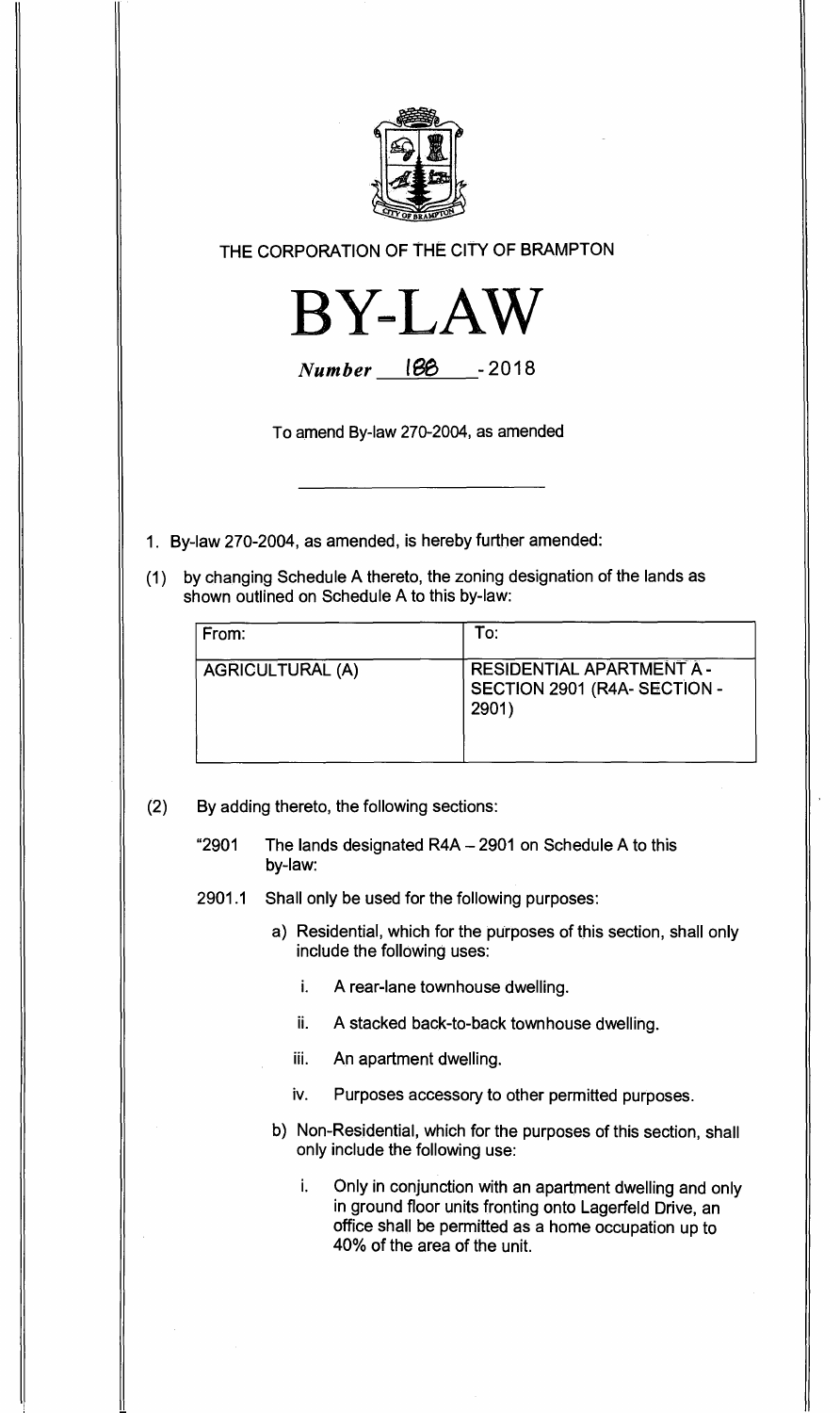- **2901.2 Rear-lane townhouse dwellings shall be subject to the following requirements and restrictions:** 
	- **(a) A rear-lane townhouse dwelling shall not be permitted within 30.0 metres of the lot line abutting Lagerfeld Drive, including the daylight triangle at the intersection of Lagerfeld Drive and Creditview Road or within 55.0 metres of Creditview Road.**
	- **(b) Minimum Dwelling Unit Width: 6.0 metres.**
	- **(c) Minimum Setback from the Front Wall of a Dwelling to the Curb Face of a Private Street: 4.5 metres.**
	- **(d) Minimum Building Separation Distance: 3.0 metres.**
	- **(e) Minimum Setback from the End Wall of a Dwelling to the Curb Face of a Private Street or Private Lane: 1.5 metres.**
	- **(f) Minimum Setback from a Garage Door Opening to the Curb Face of a Private Lane: 1.0 metres.**
	- **(g) Maximum Building Height: 3.5 storeys.**
- **2901.3 Stacked back-to-back townhouse dwellings shall be subject to the following requirements and restrictions:** 
	- **(a) A stacked back-to-back townhouse dwelling shall not be permitted within 30.0 metres of the lot line abutting Lagerfeld Drive, including the daylight triangle at the intersection of Lagerfeld Drive and Creditview Road or within 55.0 metres of the lot line abutting a Floodplain Zone.**
	- **(b) Minimum Dwelling Unit Width: 6.0 metres.**
	- **(c) Minimum Setback from the Front Wall of a Dwelling to the Curb Face of a Private Street: 4.5 metres.**
	- **(d) Minimum Setback from the Front Wall of a Dwelling to the lot line abutting a Public Street: 3.5 metres.**
	- **(e) Minimum Building Separation Distance between End Walls: 5.0 metres.**
	- **(f) Face-to-Face Separation: Where walls for stacked back to back townhouse dwellings are not facing a Private Lane or Private Street and are not considered an end wall (i.e. face-to-face separation), a central court yard shall have a minimum distance between front walls of 12.0 metres.**
	- **(g) Minimum Setback from the End Wall of a Dwelling to the Curb Face of a Private Street or Private Lane, including parking: 1.5 metres.**
	- **(h**.**) Parking shall be provided in a Lay-by Lane, a Private Lane, or Private Street or a parking lot. Parking may also be provided in above or below grade parking structures. Parking shall not be permitted in an individual garage or driveway.**
	- **(i) Maximum Building Height: 4.5 storeys.**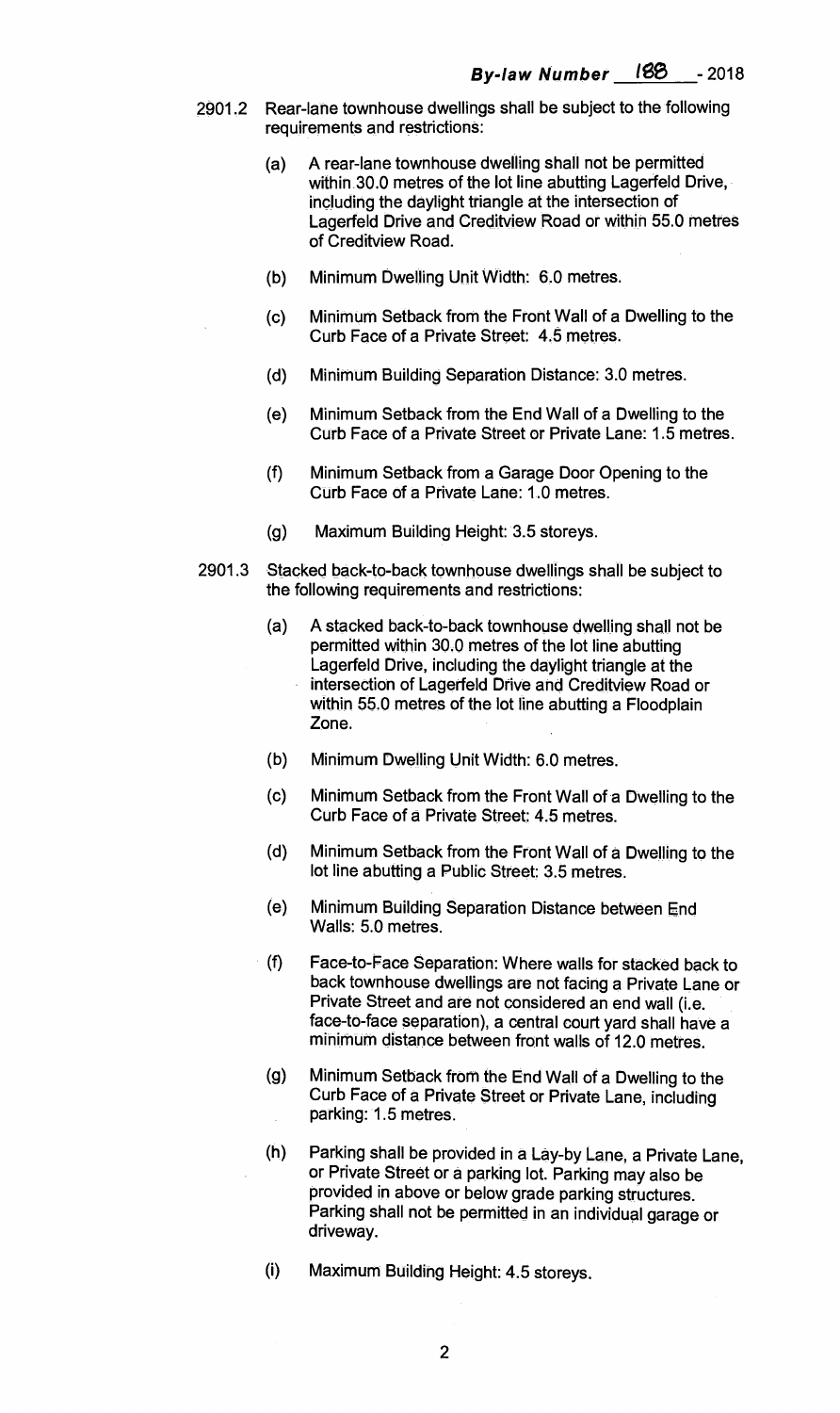- **2901.4 Apartment dwellings shall be subject to the following requirements and restrictions:** 
	- **(a) Minimum Setback to the lot line abutting Lagerfeld Drive:** 
		- **i. 1.0 metres from the lot line abutting Lagerfeld Drive for a distance of 20.0 metres west from the daylight triangle.**
		- **ii. 2.2 metres for the remaining portion of the lot line abutting Lagerfeld Drive.**
	- **(b) Minimum Setback to the lot line abutting Creditview Road: 3.0 metres.**
	- **(c) Minimum Setback to a daylight triangle: 0.0 metres.**
	- **(d) Minimum Setback from an Apartment Dwelling to the Curb Face of a Private Street or Private Lane: 2.0 metres.**
	- **(e) Minimum Building Height: 4 storeys.**
	- **(f) Maximum Building Height : 6 storeys.**
	- **(g) Minimum Ground Floor Height: 3.5 metres.**
	- **(h) All garbage, refuse and waste containers for any use shall be located within the same building containing the use. The waste collection loading area shall be located a minimum of 9.0 metres from the main entrance.**
	- (i) **Air conditioning units shall not be permitted on a balcony.**
- **2901.5 Parking for all uses shall be provided in accordance with the following:** 
	- **i) One-bedroom dwelling units: 0.90 spaces per unit.**
	- **ii) Two-bedroom dwelling units 1.00 spaces per unit.**
	- **iii) Three-bedroom dwelling unit: 1.20 spaces per unit.**
	- **iv) Visitor parking: 0.15 spaces per unit.**
- **2901.6 For the purposes of this by-law, the following shall apply:** 
	- **(a) Private Street shall mean a private thoroughfare providing primary access to abutting uses, but shall not include a public street or private or public lane.**
	- **(b) Private Lane shall mean a private thoroughfare which affords only a secondary means of access to abutting uses and which is not intended for general circulation of traffic, and shall not include a private or public street or public lane.**
	- **(c) Maximum Floor Space Index: No requirement.**
	- **(d) Maximum number of units per hectare:110.**
	- **(e) Minimum distance between any portion of a building containing habitable space and the lot line abutting the Canadian National Railway shall be a minimum of 30.0 metres.**
	- **(f) All lands zoned R4A Section 2901 shall be treated as one lot for zoning purposes.**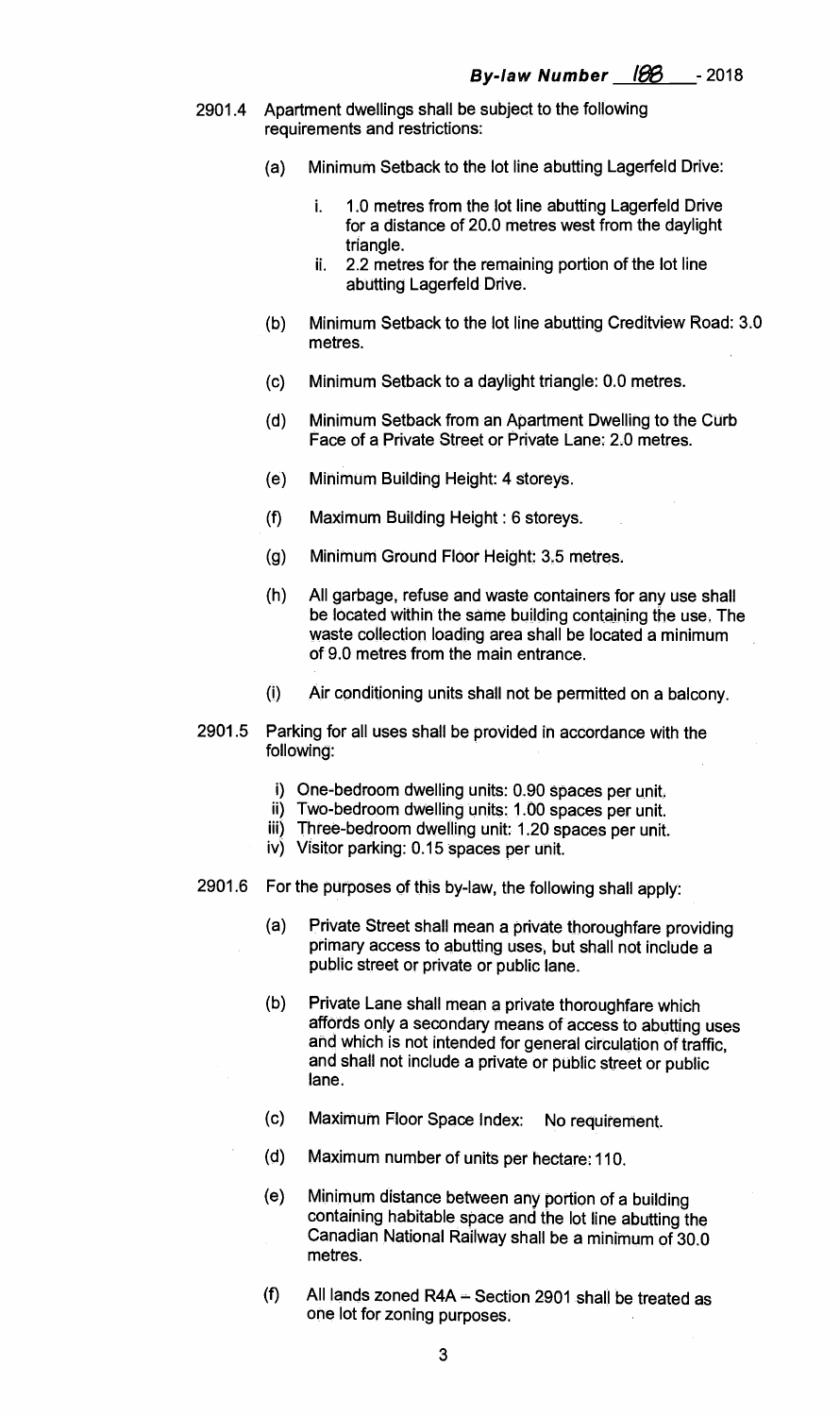**(g) Minimum Landscaped Open Space** 

**Those portions of all yards not occupied by permitted accessory structures, permitted encroachments per 6.13 of this By-law and the permitted driveway and sidewalk shall consist of landscape open space.** 

**(h) There are no minimum lot depths, minimum front yard depths, minimum interior side yard depths, minimum exterior side yard depths, minimum rear yard depths, minimum lot widths, minimum lot areas, or lot coverage requirements for rear lane townhouse dwellings, stacked back-to-back townhouse dwellings, and apartment dwellings.** 

- **(i) Notwithstanding the setback requirements of the R4A-Section 2901 zone above, utility meters, sills, belt courses, cornices, gutters, chimneys, pilasters, eaves, parapets or canopies, window bays, balconies or decks, and open, roofed porches not exceeding one storey in height, may be located in any yard not less than 1.65 metres to the curb face of a private street or lane.**
- **Notwithstanding Section 10.11, a retaining wall around a**   $(i)$ **waste collection area shall be permitted to be located 0.6 metres to a non-residential zone.**
- $(k)$ **Notwithstanding Section 6.10, utility installations shall not be subject to the setbacks and yard requirements of the zone in which they are located.**
- $(1)$ **Section 10.3 shall not apply to accessory structures, gazebos, and play structures owned by a condominium corporation."**

**ENACTED and PASSED this 12th'day of September, 2018.** 

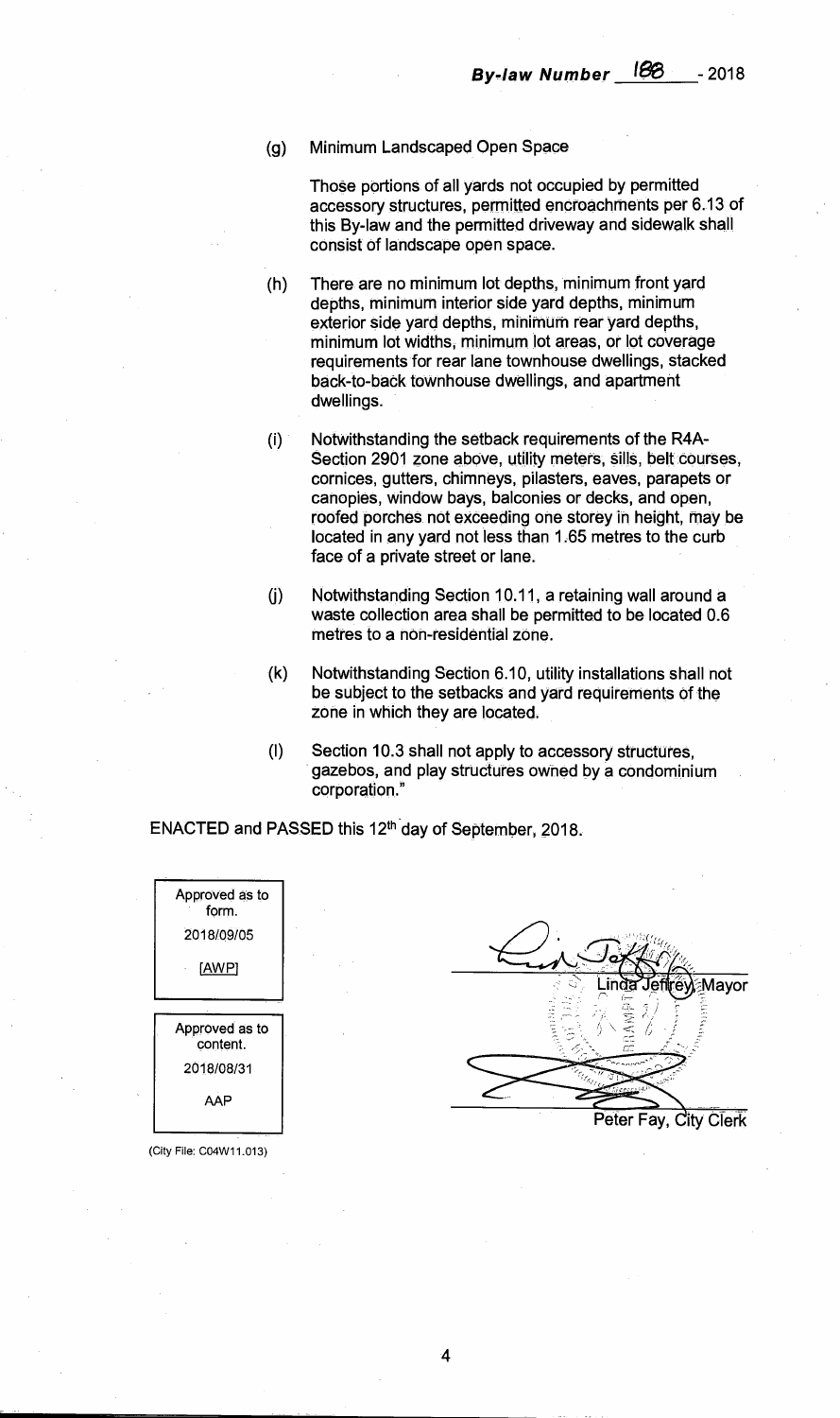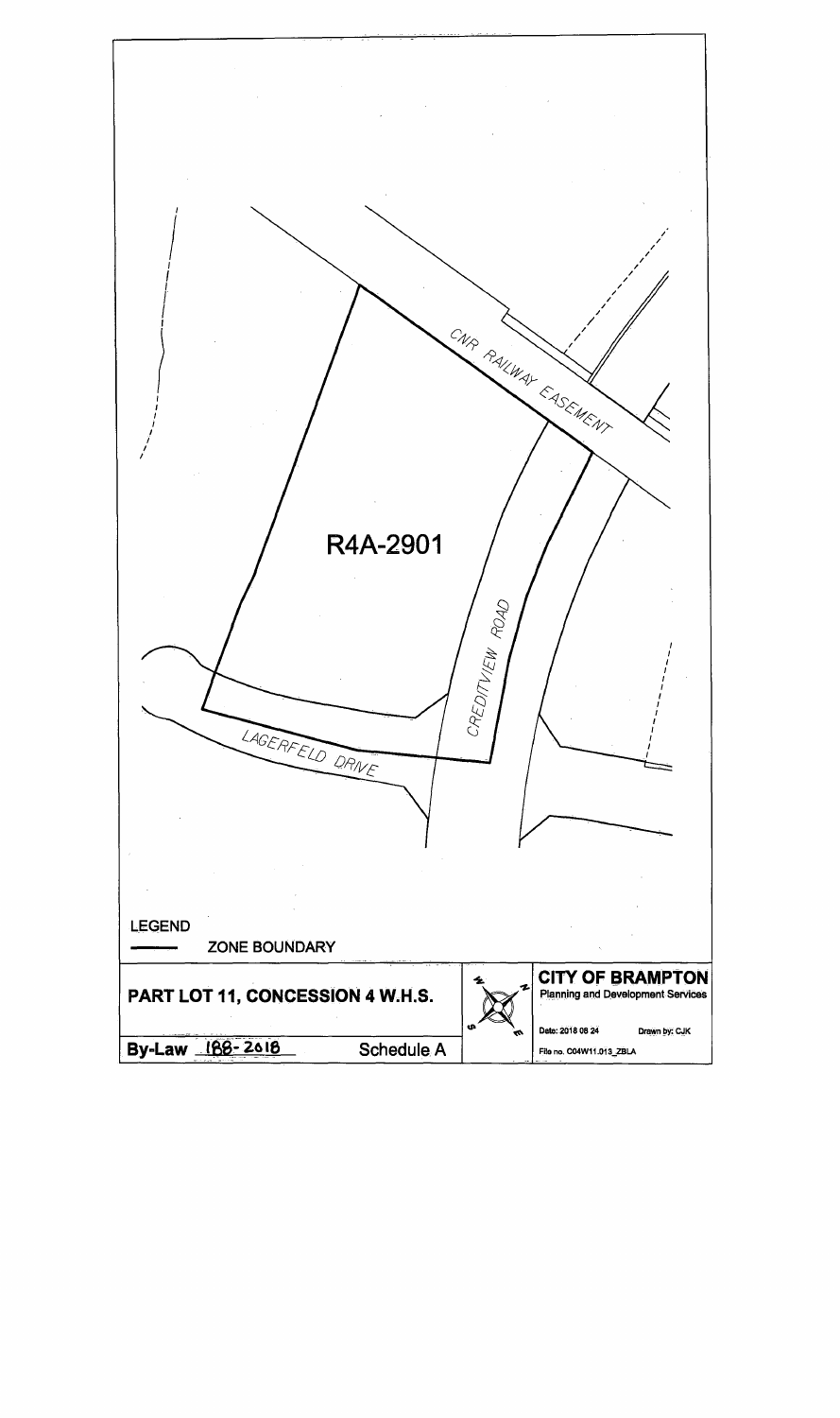